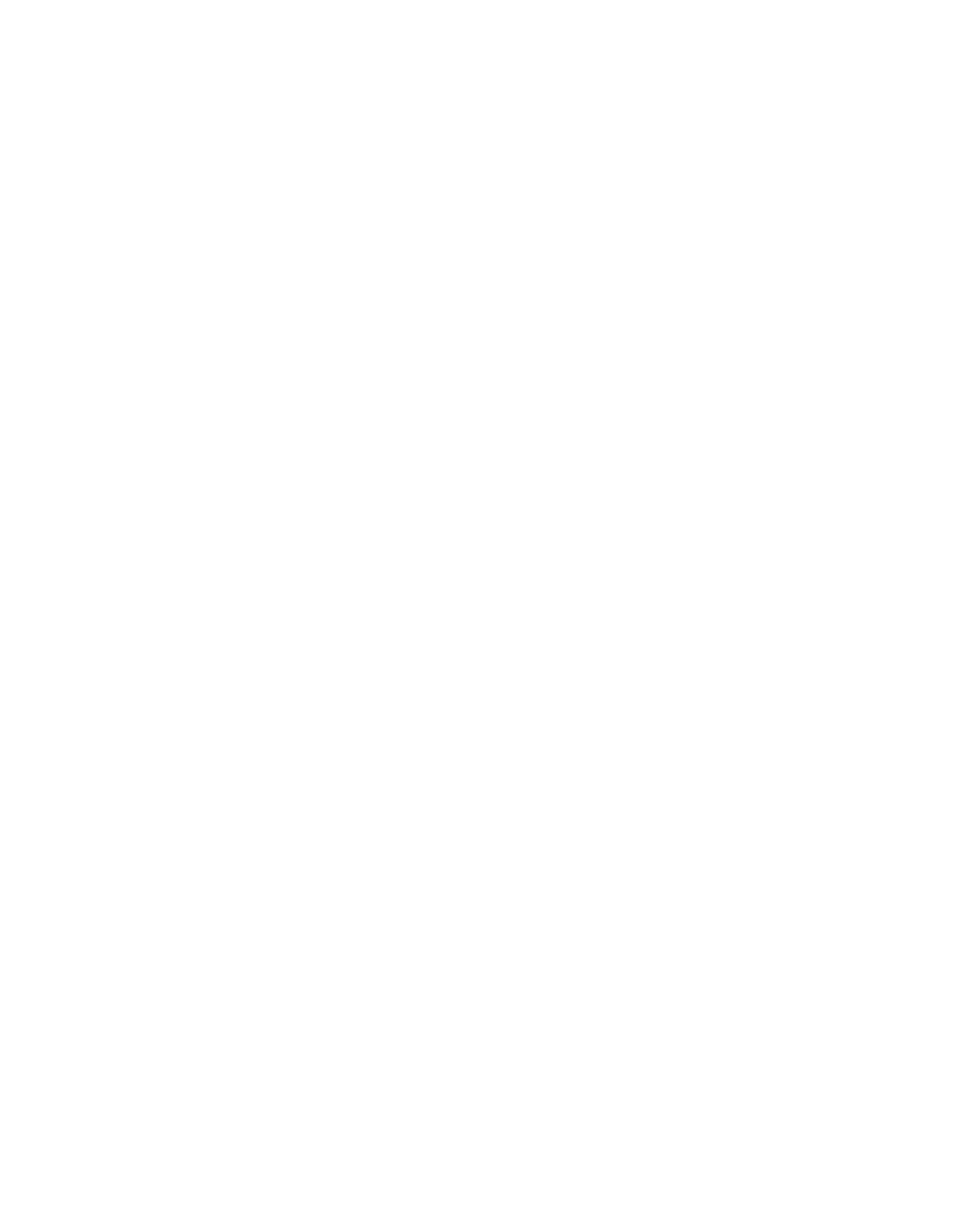## **Executive Summary**

The administration of naloxone by fire first responders was initiated in Vancouver and Surrey in response to increasing opioid related overdose incidents along with the inability of first responders' to administer an antidote treatment. The naloxone administration protocol was implemented in February 2016 and this study discusses the experiences to date in both cities. Overall, the initial training and subsequent follow-up was favourably received by members and prepared them for administering naloxone in overdose situations. This study examines, within the current context, lessons learned and opportunities for future engagement with members to support, at the highest level possible, proactive approaches to pre-hospital patient care. Given the current context, fire first responders represent a crucial aspect in any opioid overdose response.

Prior to the opioid crisis, fire first responders were restricted to basic paramedical protocols for life-saving interventions such as oxygen administration, auto defibrillators, and cardiopulmonary resuscitation (CPR). In an effort to address the provincial opioid crisis, British Columbia Emergency Health Services (BCEHS) trained fire first responders in Surrey and Vancouver to administer the opioid overdose reversing drug "Naloxone" via intramuscular injection. This study reviewed the training process and efficacy of fire first responders utilizing intramuscular injection protocols to administer life-saving overdose drugs. The evidence for this study was gathered through quantitative and qualitative approaches. Naloxone administration training was well-received and fire first responders easily adapted to the new paramedical protocol of administering intramuscular injections. Fire first responders in Surrey and Vancouver successfully reversed over 240 opioid overdoses in 2016.

## **Introduction**

j

The Surrey Fire Service (SFS) and Vancouver Fire and Rescue Services (VFRS) trained their firefighters in the delivery protocol of naloxone injections to opioid overdose patients. The new training undertaken by these two fire departments was necessary for the licensing of firefighters to administer intermuscular injections. In most of these incidents fire first responders are at the patient's side for a considerable amount of time, providing an important opportunity to reverse the overdose. This initiative is also a response to dramatic increases, in these two cities and across Canada, in the number of deaths and injuries associated with illicit drug use and more specifically, fentanyl.

The Canadian Drug Policy Coalition (2013) noted that "with only a few provinces actively reporting overdose fatalities, it is difficult to gauge the extent of opioid related overdose deaths and injuries across Canada. What we do know is that non-prescription opioid [re](#page-2-0)lated deaths have risen sharply and are estimated to be about 50 percent of annual drug deaths".1 Nationally, "between 2009 and

<span id="page-2-0"></span><sup>&</sup>lt;sup>1</sup> Canadian Drug Policy Coalition (2013) Opioid Overdose Prevention and Response in Canada [http://drugpolicy.ca/wp](http://drugpolicy.ca/wp-content/uploads/2013/01/CDPC_OverdosePreventionPolicy_Final_July2014.pdf)[content/uploads/2013/01/CDPC\\_OverdosePreventionPolicy\\_Final\\_July2014.pdf](http://drugpolicy.ca/wp-content/uploads/2013/01/CDPC_OverdosePreventionPolicy_Final_July2014.pdf)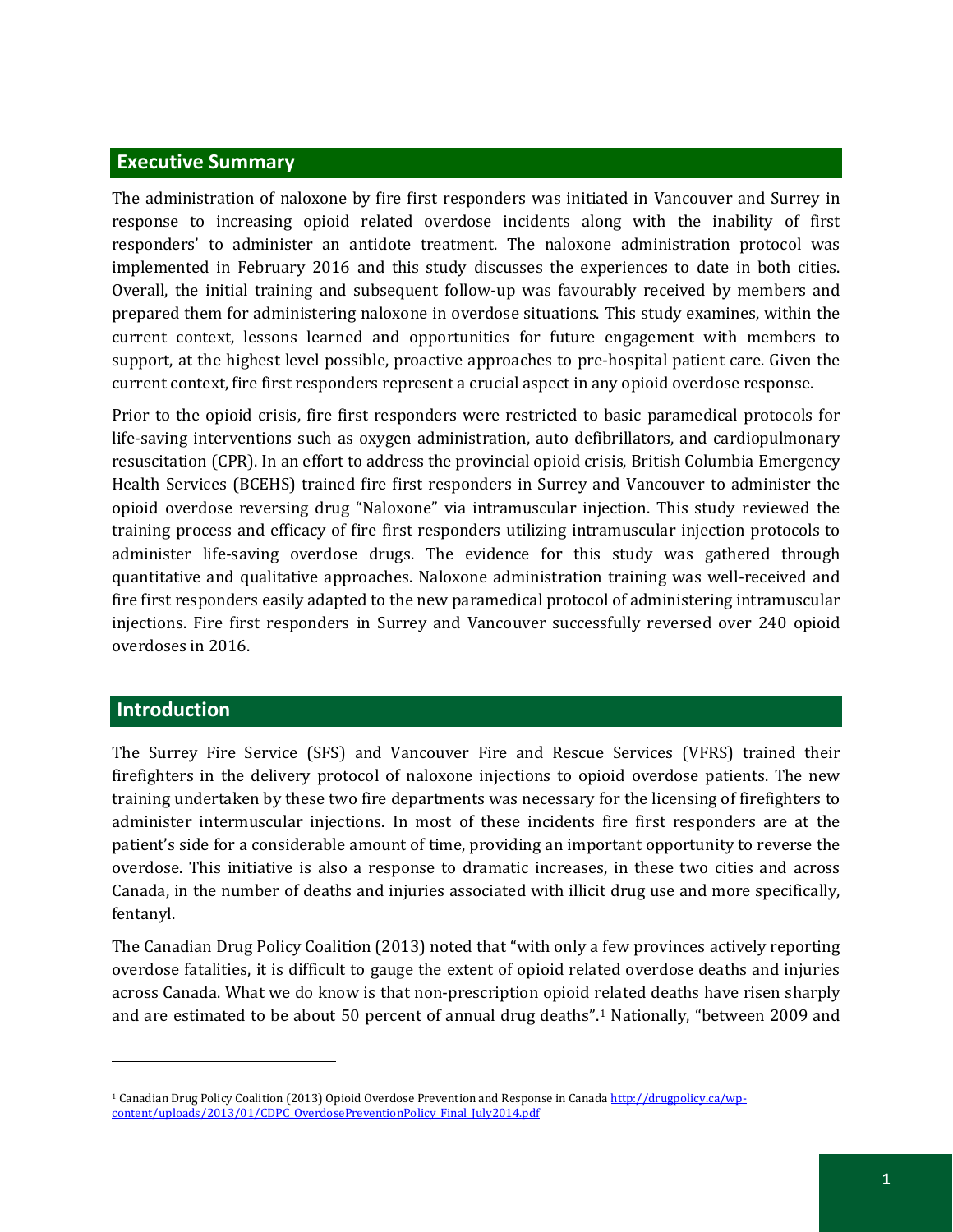2014, there were at least 655 deaths where fentanyl was determined to be a cause or a contributing cause".[2](#page-3-0)

Provincially, a new record high in illicit drug overdose deaths was recorded in December 2016 with 142 deaths. This number was only seven less deaths than the previous four months of December combined (149)[.3](#page-3-1) Chart 1 indicates that between 1990 and 2016 the number of illicit drug overdose deaths has increased from 80 to 914 representing a per capita increase of 1043%. In an acknowledgement of this burgeoning problem, the federal government recently committed \$10 million to British Columbia (BC) to immediately assist in addressing the alarming overdose numbers in the province.





According to the BC Coroner, fatal illicit drug overdoses from 2007 to 2016 were highest in Vancouver and Surrey with Vancouver moving from 59 to 215 deaths and Surrey's numbers increasing from 22 to 108 deaths.<sup>[5](#page-3-3)</sup> In Surrey, between February 1, 2016, and January 31, 2017, there were 77 naloxone injections. During that same time period, in Vancouver there were 169 naloxone deliveries.

<span id="page-3-0"></span><sup>2</sup> Canadian Centre on Substance Abuse. Deaths Involving Fentanyl in Canada, 2009-2014. <http://www.ccsa.ca/Resource%20Library/CCSA-CCENDU-Fentanyl-Deaths-Canada-Bulletin-2015-en.pdf>

<span id="page-3-1"></span><sup>3</sup> BC Coroners Service. (2017). Illicit Drug Overdose Deaths in B.C., January 1, 2007-December 31, 2016. <http://www2.gov.bc.ca/assets/gov/public-safety-and-emergency-services/death-investigation/statistical/illicit-drug.pdf>

<span id="page-3-2"></span><sup>4</sup> BC Coroners Service. (2017). Illicit Drug Overdose Deaths in B.C., January 1, 2007-December 31, 2016. <http://www2.gov.bc.ca/assets/gov/public-safety-and-emergency-services/death-investigation/statistical/illicit-drug.pdf>

<span id="page-3-3"></span><sup>5</sup> BC Coroners Service. (2017). Illicit Drug Overdose Deaths in B.C., January 1, 2007-December 31, 2016. <http://www2.gov.bc.ca/assets/gov/public-safety-and-emergency-services/death-investigation/statistical/illicit-drug.pdf>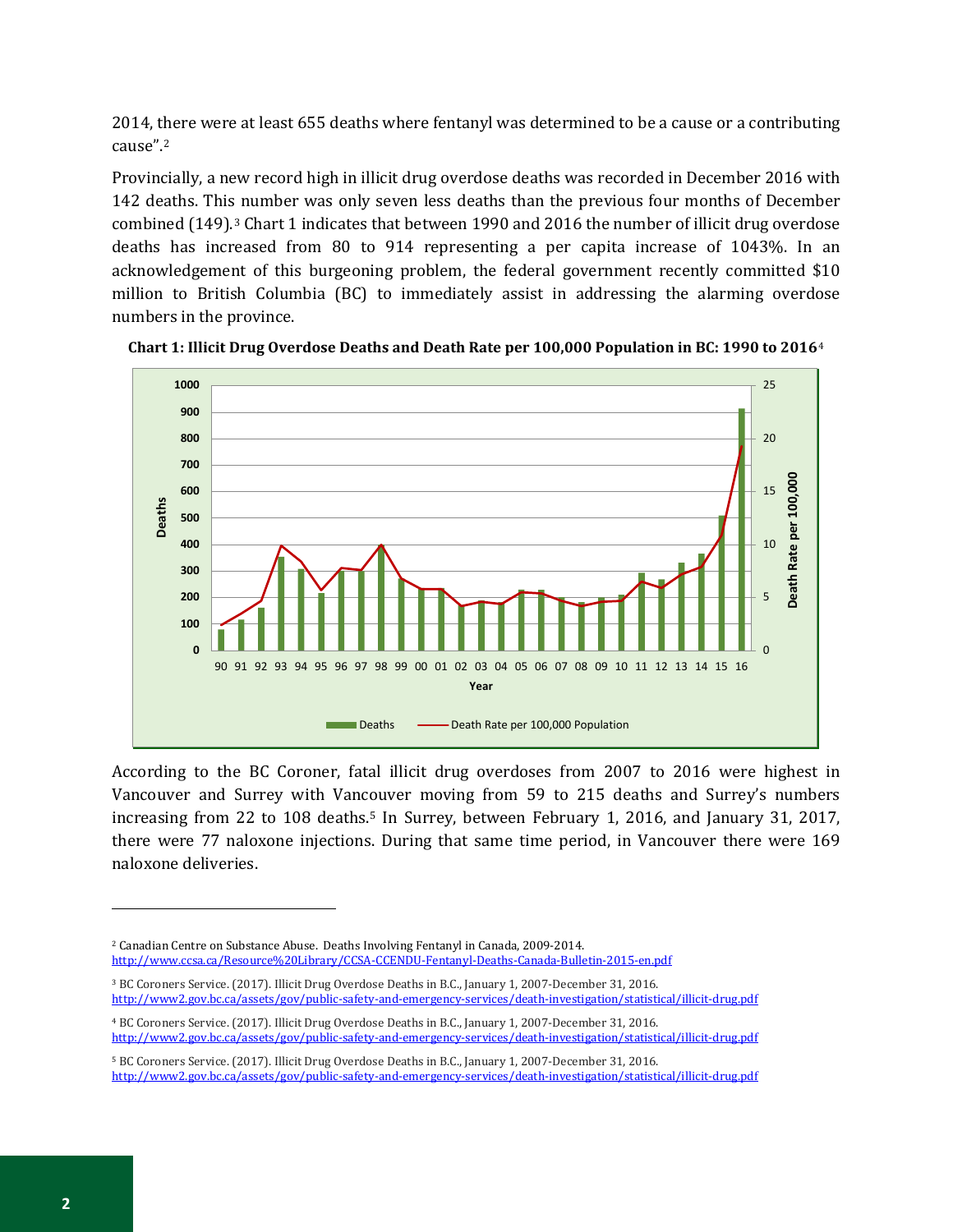#### **INTENT OF STUDY**

The aim of this study is to examine the current situation in Surrey and Vancouver from a fire first responders' perspective within a broader provincial and national context. The purpose of this study is to discuss the role of fire first responders in combatting opioid overdoses by examining the characteristics of these incidents, the role of fire first responders in the pre-hospital system of care, the readiness of fire first responders to respond to overdose and administer naloxone, and the challenges and opportunities associated with this response.

## **The Dangers of Fentanyl Use**

Fentanyl is a synthetic opioid that is up to 100 times more toxic than other narcotics. Most recent cases of fentanyl-related harm, including overdoses and deaths in BC are linked to the illicit market in opioids. Fentanyl is sometimes added to heroin to increase its effects, or mixed with adulterants and diluents and sold as heroin. Many users believe they are purchasing heroin and have no knowledge of the presence of fentanyl. Fentanyl has been showing up in liquid, powder, and pill form, and can be masked in virtually any consumable product putting first time users or those who may mistakenly use fentanyl thinking it is something else at particularly high risk.

An opioid overdose happens when a person takes an amount of a drug that is more than the body can process. The risk of overdose is higher when a person takes opioids in combination with other drugs such as heroin. When the opioid drug overwhelms the body, the central nervous system is not able to control basic life functions like breathing and body temperature, and loss of consciousness occurs. In the case of an overdose, an individual's breathing drops below 10 to 12 breaths per minute. Insufficient oxygen can result. Without enough oxygen, the heart will stop beating and the individual will die. Though death can occur within minutes of taking an opioid, more often there is a longer period of unresponsiveness lasting up to several hours. Immediate medical intervention and intramuscular injection protocols to administer life-saving overdose drugs is crucially important.

Fentanyl was first detected in an overdose death in Vancouver in 2012. Since then, the BC Coroners Service has tracked its rise as a factor in drug overdoses in the province. Over the past three years there has been a progressive, province-wide increase in the number of illicit drug overdose deaths in which fentanyl is detected, either alone or in combination with other drugs. Of increasing concern to BC health authorities and fire first responders is the availability of next-generation opioid analogues such as carfentanyl and W-18 which are, by all accounts, significantly more powerful than fentanyl. In December 2016, police and health authorities confirmed the presence of W-18 along with a new and unknown fentanyl analogue in street drugs in Surrey and Vancouver. The role of fire first responders is vitally important in addressing this issue in the two cities.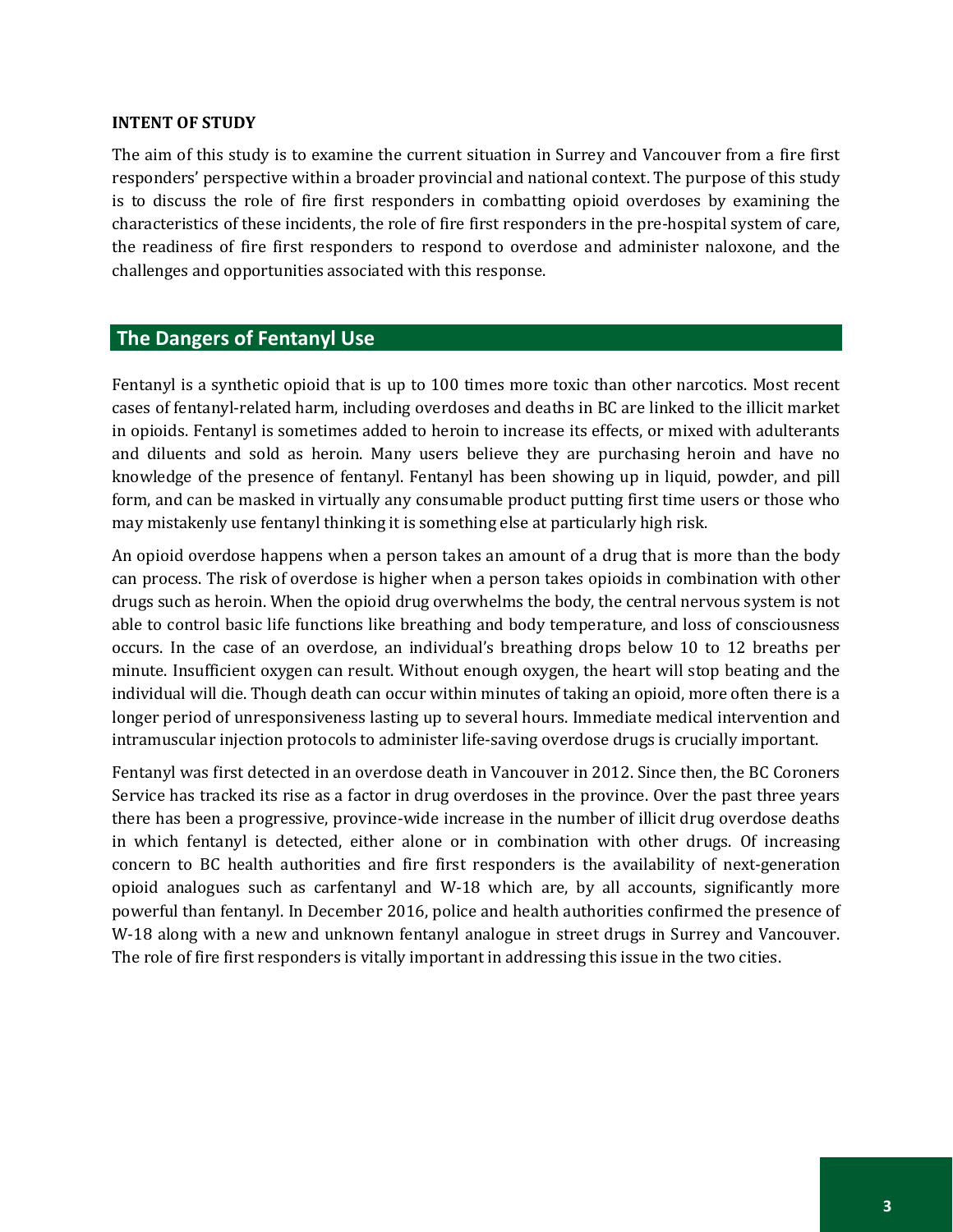#### **Discussion**

#### **ILLICIT DRUG OVERDOSES**

There is no debate regarding the urgent, growing and complicated nature of the illicit opioid overdose pro[bl](#page-5-0)em. Globally, "overdose is the leading cause of preventable death among people who inject drugs".<sup>6</sup> In British Columbia, the numbers continue their upward trajectory with a 79% increase in overdose deaths in 2016 over 2015.[7](#page-5-1) The total number of overdose incidents in Surrey increased by 63% from 1606 in 2015 to 2623 in 2016 (Table 1). In Vancouver during that same period, the number of overdoses reported increased from 2536 to 4683, representing an 85% increase (Table 2).

|              | Jan | Feb | Mar | Apr | May | June <sup>1</sup> | $\vert$ July | Aug | Sept / | 0ct | <b>Nov</b> | Dec | Total |
|--------------|-----|-----|-----|-----|-----|-------------------|--------------|-----|--------|-----|------------|-----|-------|
| 2015         | 129 | 123 | 92  | 130 | 122 | 121               | 140          | 152 | 120    | 136 | 166        | 175 | 1606  |
| $2016$   234 |     | 205 | 215 | 234 | 208 | 213               | 233          | 178 | 158    | 201 | 278        | 266 | 2623  |

**Table 1: Surrey Fire Overdose Statistics: 2015 and 2016**

| Table 2: Vancouver Fire Overdose Statistics: 2015 and 2016 |  |  |  |  |  |  |  |  |  |  |  |  |
|------------------------------------------------------------|--|--|--|--|--|--|--|--|--|--|--|--|
|                                                            |  |  |  |  |  |  |  |  |  |  |  |  |

|      | Jan | Feb | Mar | Apr | May | June | July | Aug <sup>1</sup> | Sept | Oct | <b>Nov</b> | Dec | Total |
|------|-----|-----|-----|-----|-----|------|------|------------------|------|-----|------------|-----|-------|
| 2015 | 180 | 138 | 174 | 195 | 173 | 210  | 217  | 264              | 231  | 236 | 260        | 258 | 2536  |
| 2016 | 255 | 281 | 258 | 276 | 250 | 305  | 310  | 329              | 373  | 508 | 745        | 793 | 4683  |

The average number of overdoses per day in Surrey rose from 4.2 in January 2015 to 8.6 in December 2016. In Vancouver, the average number of overdoses rose from 5.8 to 25.6 per day during the same time period. These numbers represent an 85% increase in Vancouver and a 63% increase in Surrey. Maps 1 and 2 represent the location of the overdoses in Vancouver and Surrey and the incidents at which fire first responders administered naloxone. While there are some clusters in each city that need to be addressed, there are no geographic boundaries to this problem as all areas of these jurisdictions have been impacted. Based on the location of overdoses occurring everywhere in both cities, the opportunity for fire first responders to arrive quickly and administer the naloxone injection is significant.

<span id="page-5-0"></span><sup>6</sup> Canadian Centre on Substance Abuse. Deaths Involving Fentanyl in Canada, 2009-2014. <http://www.ccsa.ca/Resource%20Library/CCSA-CCENDU-Fentanyl-Deaths-Canada-Bulletin-2015-en.pdf>

<span id="page-5-1"></span><sup>7</sup> BC Coroners Service. (2017). Illicit Drug Overdose Deaths in B.C., January 1, 2007-December 31, 2016. <http://www2.gov.bc.ca/assets/gov/public-safety-and-emergency-services/death-investigation/statistical/illicit-drug.pdf>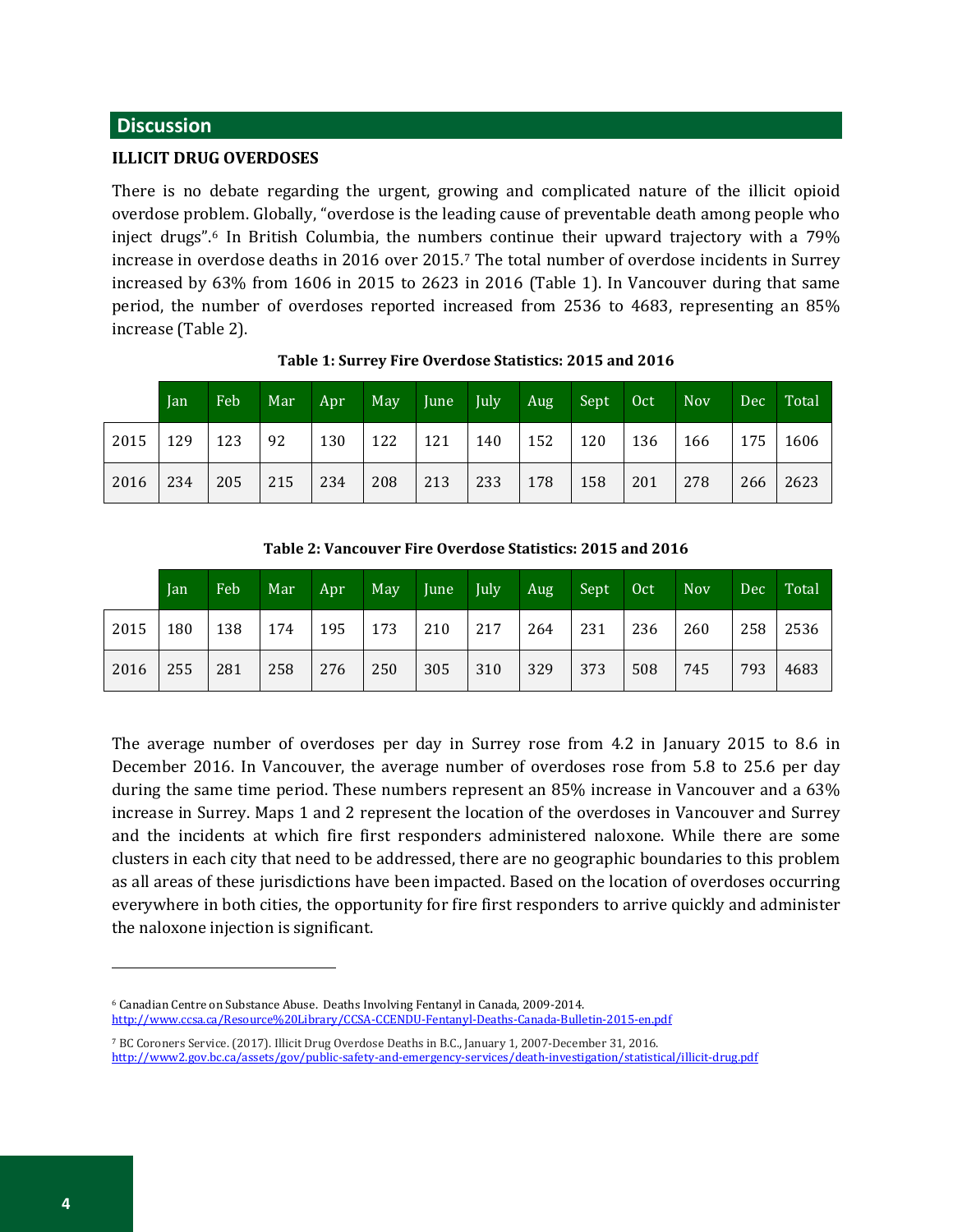

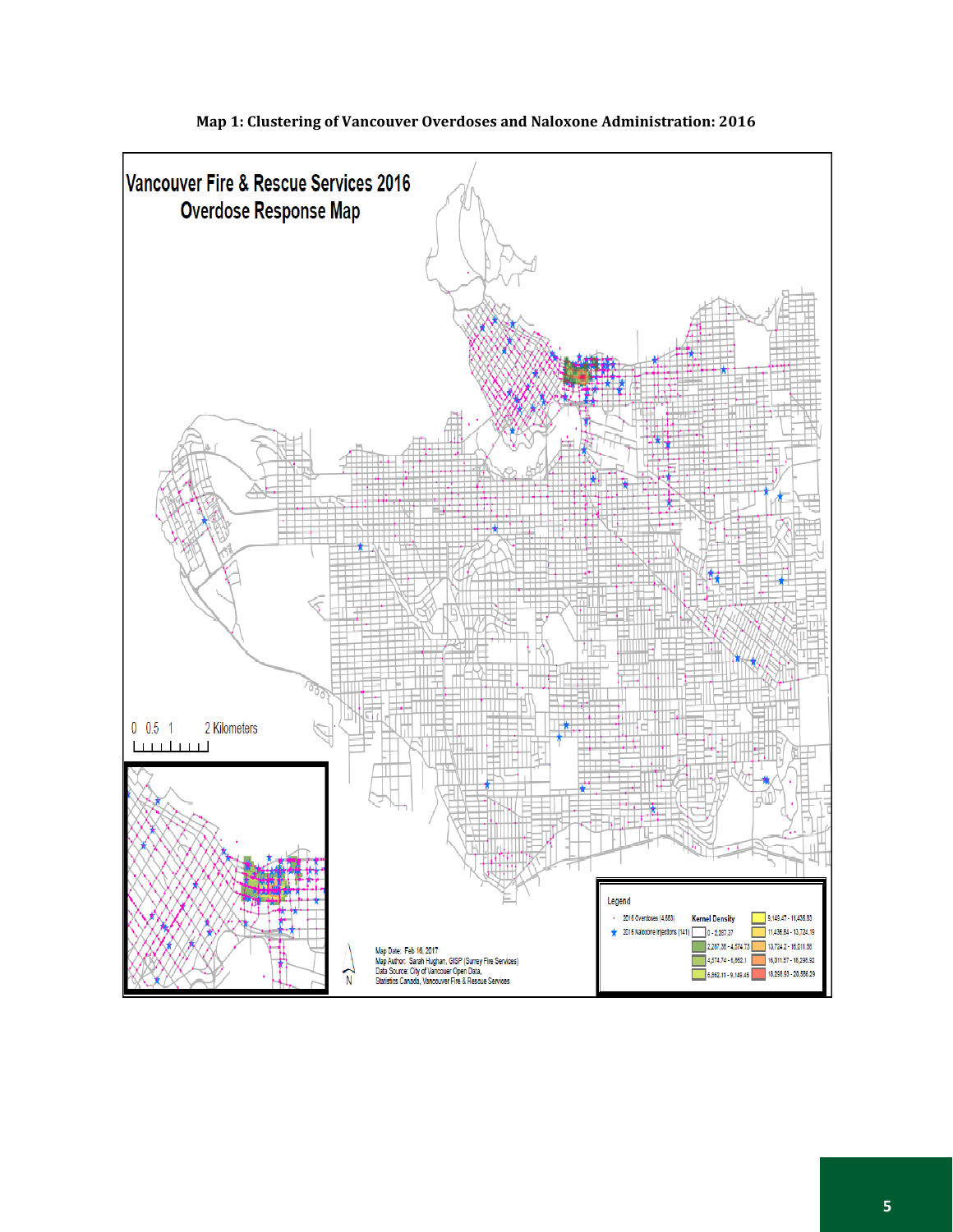

**Map 2: Clustering of Surrey Overdoses and Naloxone Administration: 2016**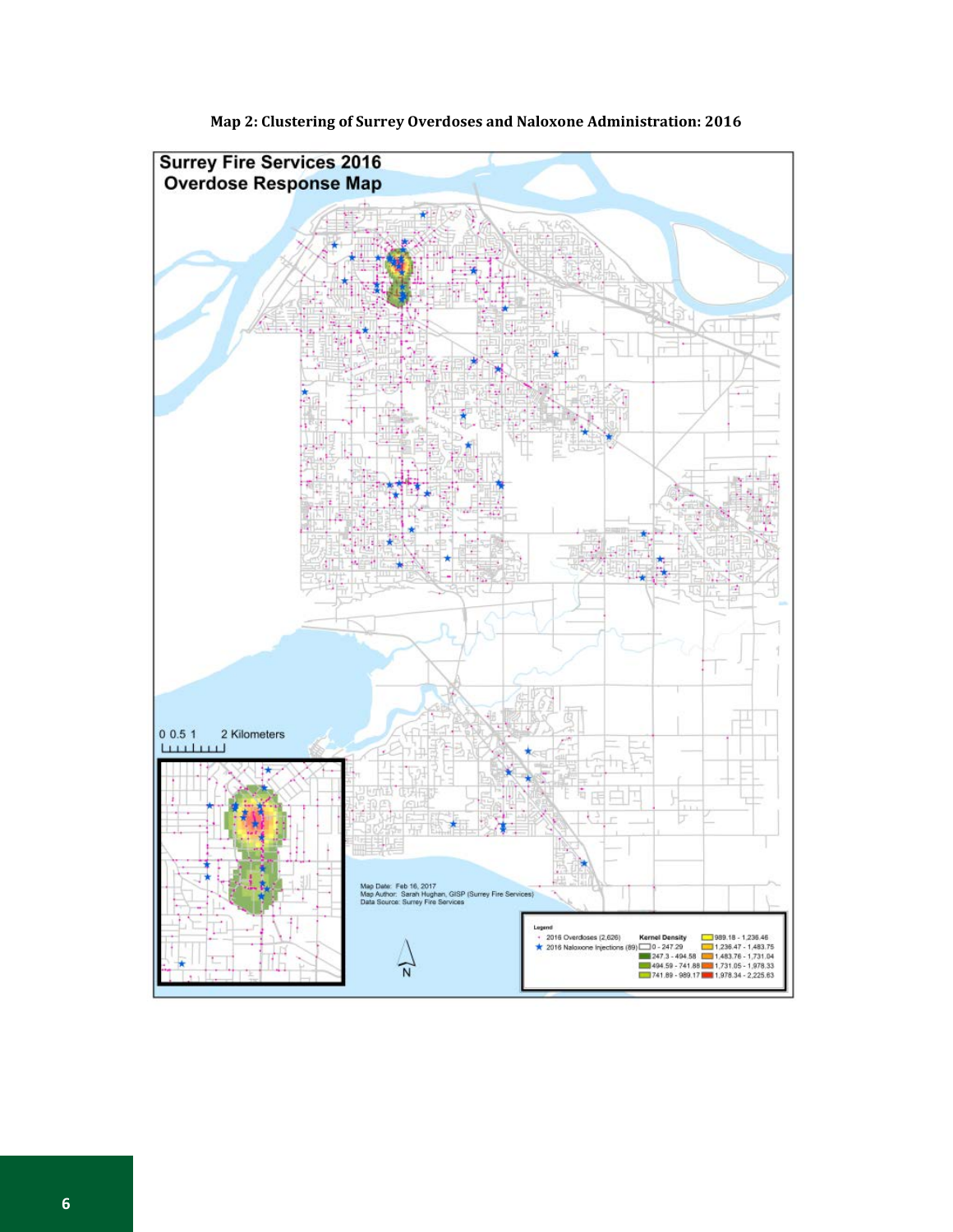

**Chart 2: Average Number of Overdoses per day in Surrey and Vancouver: 2015 to 2016**

#### **FENTANYL**

j

In British Columbia, "illicit fentanyl-detected deaths appear to account largely for the increase in illicit drug overdose deaths since 2012 as the number of illicit drug overdose deaths excluding fentanyl-detected has remained relatively stable since 2011 (average of 293 deaths per year)".[8](#page-8-0) The importance of this observation is c[ap](#page-8-1)tured in the estimation that fentanyl is reported to be 100 times more powerful than morphine.<sup>9</sup>

Additionally, "anecdotal reports suggest that many overdoes appear to be in illicit circumstances, in individuals who thought they were using heroin, oxycodone, cocaine or another substance, but mistakenly took fentanyl".[10](#page-8-2) There is evidence to suggest that increasing restrictions on certain regulated drugs (e.g. oxy) may have contributed to individuals seeking other drug options which, in some cases, "may have [had] the unintended effect of increasing overdoses" (p. 4).<sup>[11](#page-8-3)</sup> This

**Source:** Surrey Fire Service Information Management System (FDM) & Vancouver Fire and Rescue Services Information Management System

<span id="page-8-0"></span><sup>8</sup> BC Coroners Service. (2017). Illicit Drug Overdose Deaths in B.C., January 1, 2007-December 31, 2016. <http://www2.gov.bc.ca/assets/gov/public-safety-and-emergency-services/death-investigation/statistical/illicit-drug.pdf>

<span id="page-8-1"></span><sup>9</sup> Canadian Drug Policy Coalition. (2013). Opioid Overdose Prevention and Response in Canada[. http://drugpolicy.ca/wp](http://drugpolicy.ca/wp-content/uploads/2013/01/CDPC_OverdosePreventionPolicy_Final_July2014.pdf)[content/uploads/2013/01/CDPC\\_OverdosePreventionPolicy\\_Final\\_July2014.pdf](http://drugpolicy.ca/wp-content/uploads/2013/01/CDPC_OverdosePreventionPolicy_Final_July2014.pdf)

<span id="page-8-2"></span><sup>10</sup> Canadian Centre on Substance Abuse. Deaths Involving Fentanyl in Canada, 2009-2014. <http://www.ccsa.ca/Resource%20Library/CCSA-CCENDU-Fentanyl-Deaths-Canada-Bulletin-2015-en.pdf>

<span id="page-8-3"></span><sup>11</sup> Canadian Drug Policy Coalition. (2013). Opioid Overdose Prevention and Response in Canada[. http://drugpolicy.ca/wp](http://drugpolicy.ca/wp-content/uploads/2013/01/CDPC_OverdosePreventionPolicy_Final_July2014.pdf)[content/uploads/2013/01/CDPC\\_OverdosePreventionPolicy\\_Final\\_July2014.pdf](http://drugpolicy.ca/wp-content/uploads/2013/01/CDPC_OverdosePreventionPolicy_Final_July2014.pdf)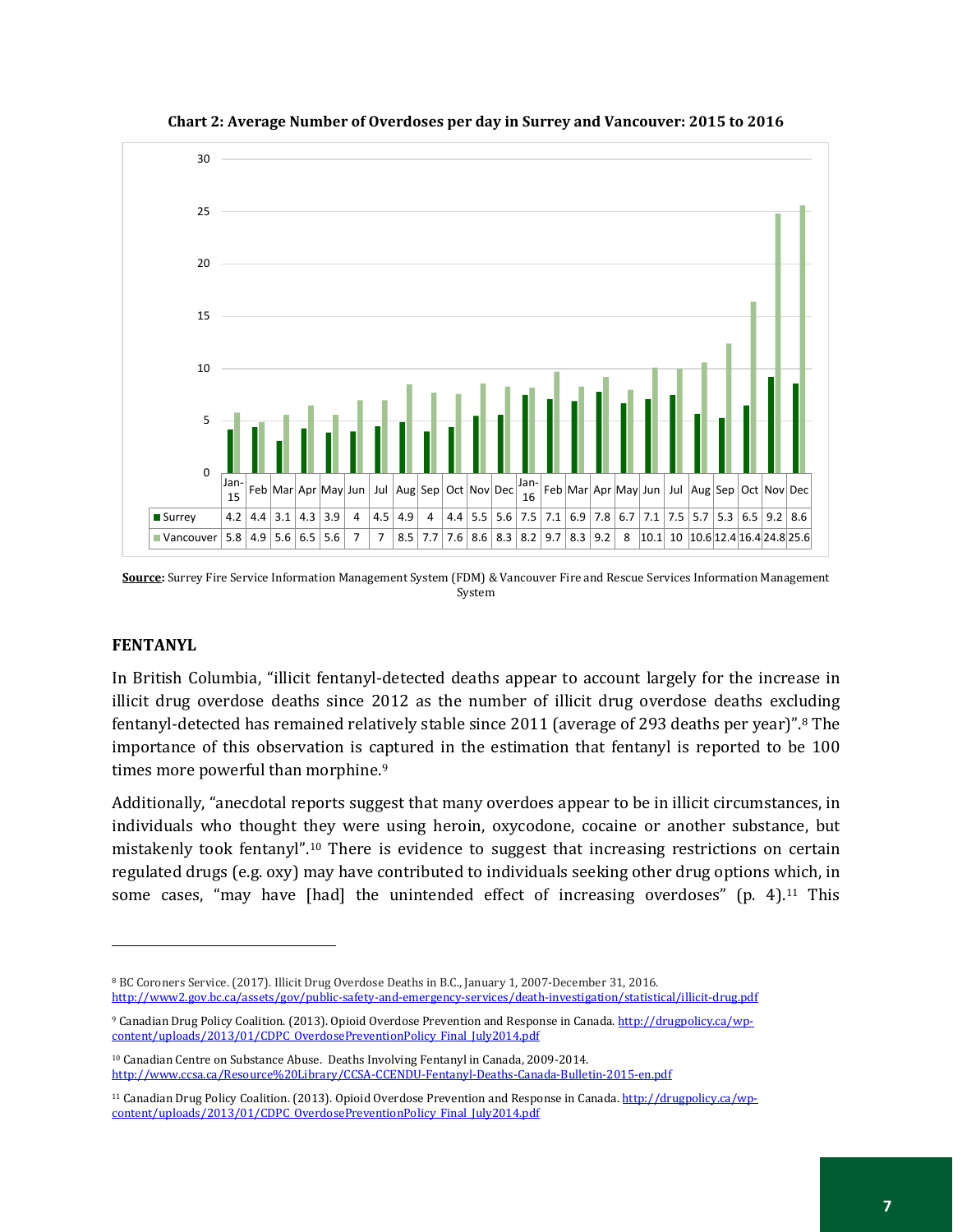observation highlights the need for multi-sectoral, coordinated responses across all levels of government.

#### **EMERGENCY RESPONSE**

The majority of calls Surrey and Vancouver fire services respond to are emergency medical calls. The most significant argument for fire first responders playing a more integral role in responding to illicit drug overdoses is that fire services is likely to be on-scene first. As shown in Charts 3 and 4, fire first responder's ability to administer naloxone is a critical intervention that saves lives and lessens the likelihood of post-overdose complications.



**Chart 3: Average Response Times Comparison between Surrey Fire Service and BCAS: 2015 to 2016**[12](#page-9-0)

<span id="page-9-0"></span><sup>12</sup> Fire Service Information Management System (FDM)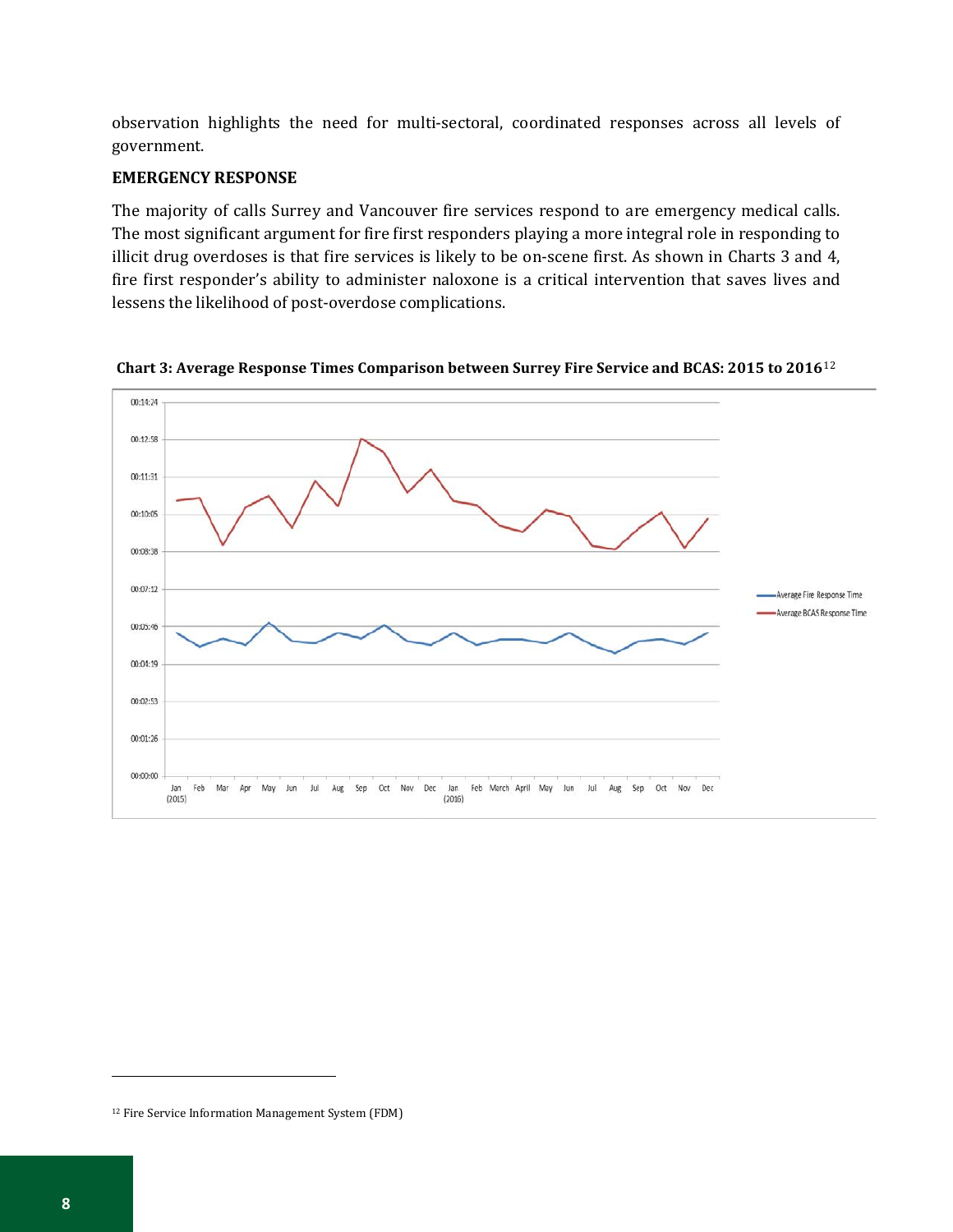

**Chart 4: Average Response Times Comparison between Vancouver Fire and Rescue Services and BCAS: 2015 to 2016**

**Source:** Vancouver Fire and Rescue Services Information Management System

#### **FIRE FIRST RESPONDERS AND INTER-AGENCY PROVISION OF SERVICE**

A quantitative survey of fire first responders was conducted which examined perspectives concerning naloxone administration training and the provision of emergency medical service in responding to illicit drug overdoses. Of the 97 participants who had attended where naloxone was administered, those who had attended in the last eight days were asked to reflect on on-scene cooperation with other first responders. Twenty-two of the 23 participants indicated that there was "good"  $(26.1\%)$  and "very good"  $(69.6\%)$  cooperation.

A critical aspect of call and scene management relates to the deployment and then release of fire department resources. Almost all of the respondents felt fire assets were released in a timely manner where naloxone had been administered. Feedback in hall discussions emphasized a professional and effective working relationship with paramedics. The increasing numbers of overdoses coupled with the reality that fire services' average response times are lower than those of BCAS underscore the importance of continually enhancing fire first responders' skillsets.

#### **NALOXONE ADMINISTRATION**

As previously stated, Surrey and Vancouver fire services implemented a naloxone administration protocol in February 2016. Prior to implementation first responders received initial training with a follow-up six month refresher course post implementation. In an effort to assess fire first responders' experiences with naloxone administration and the training associated with the protocol there were key stakeholder meetings, a review of naloxone administration information, a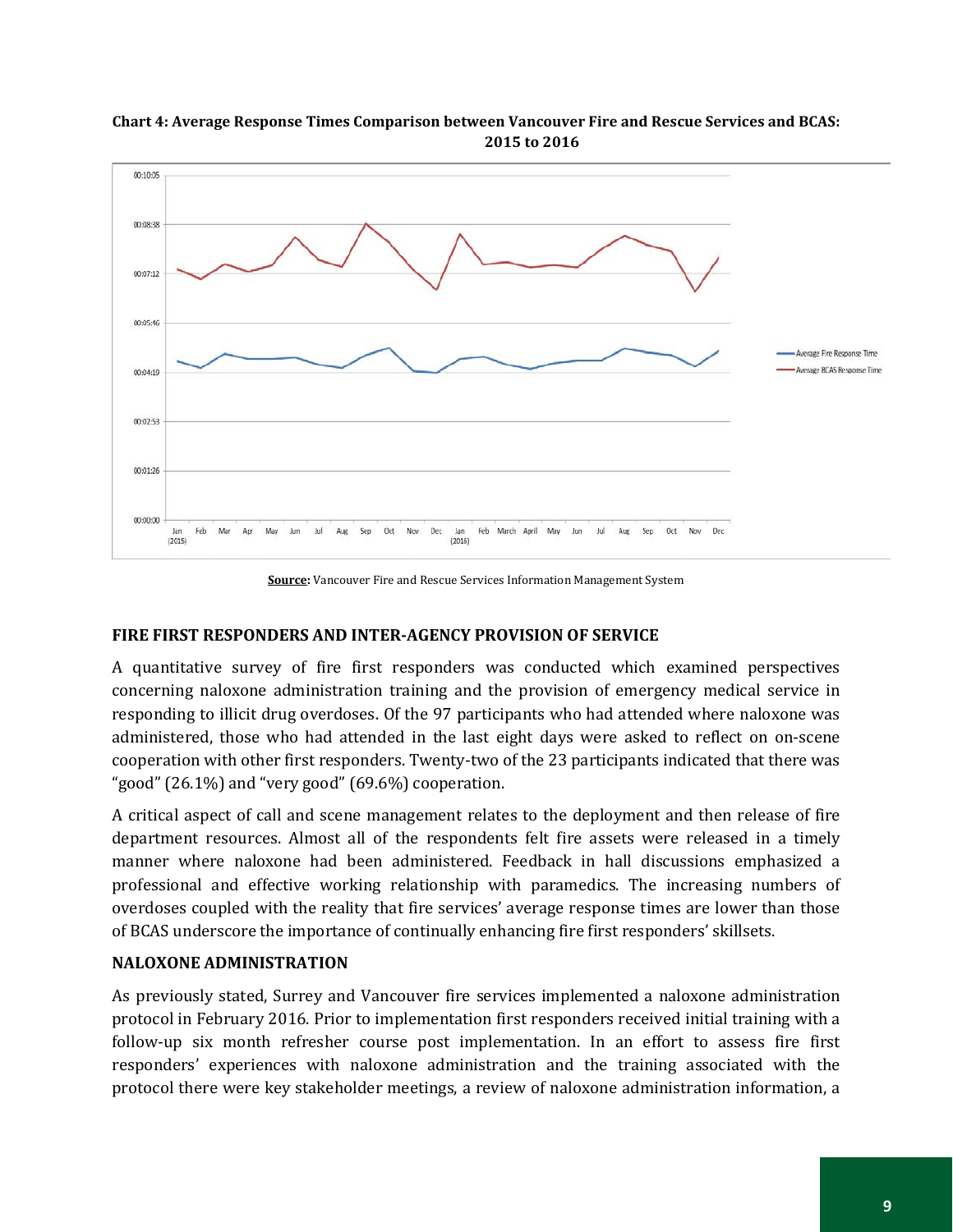survey of firefighters in Surrey and Vancouver, and focus group sessions<sup>[13](#page-11-0)</sup> at four halls chosen in an effort to engage with first responders who had a higher likelihood of having administered naloxone based on type of calls and call volume.[14](#page-11-1) 

Providing fire first responders with access to naloxone administration skills acknowledges the first on-scene realities that characterize so many medical calls for service. In 2015, "the B.C. Ambulance Service administered naloxone, an opioid antagonist, in 3094 patient overdose events to reverse opioid-related respiratory depression" (p. 1).[15](#page-11-2) It is well documented that "opioid overdose is reversible through the timely administration of naloxone, which has been used by emergency medical services for decades"[.16](#page-11-3) It is clear that an "appropriate response to an overdose requires sufficient knowledge to recognize when an overdose is occurring, to differentiate between opioid versus non-opioid overdose and non-overdose situations, and to respond appropriately".[17](#page-11-4) 



**Chart 5: Naloxone Administration, Surrey and Vancouver: 2016**

Despite increases in utilization through greater accessibility, "naloxone is an eminently safe and non-abusable substance that has one pharmacological function: to reverse the effects of opioids on

<span id="page-11-2"></span><sup>15</sup> BC Emergency Health Services[: http://www.bcehs.ca/about](http://www.bcehs.ca/about-site/Documents/Naloxone%20reference%20guide%20for%20first%20responders.pdf)[site/Documents/Naloxone%20reference%20guide%20for%20first%20responders.pdf](http://www.bcehs.ca/about-site/Documents/Naloxone%20reference%20guide%20for%20first%20responders.pdf)

<span id="page-11-0"></span><sup>13</sup> Across the four halls a total of 24 firefighters were included in the hall discussions.

<span id="page-11-1"></span><sup>&</sup>lt;sup>14</sup> The survey was conducted by providing a link to an on-line survey on FluidSurveys through work email to all firefighters in Surrey and Vancouver. They were invited to complete the survey on a voluntary basis. The response rate was 22% with 253 participants completing the survey from a population of 1131. Given the smaller sample and lower response, our margin of error is +/- 5.4%, 19 times out of 20.

<span id="page-11-3"></span><sup>16</sup> Davis, C.S., Ruiz, S., Glynn, P., Picariello, G., & Walley, A.Y. (p. 1530).

<span id="page-11-4"></span><sup>17</sup> Green, T.C., Heimer, R., & Grau, L. E.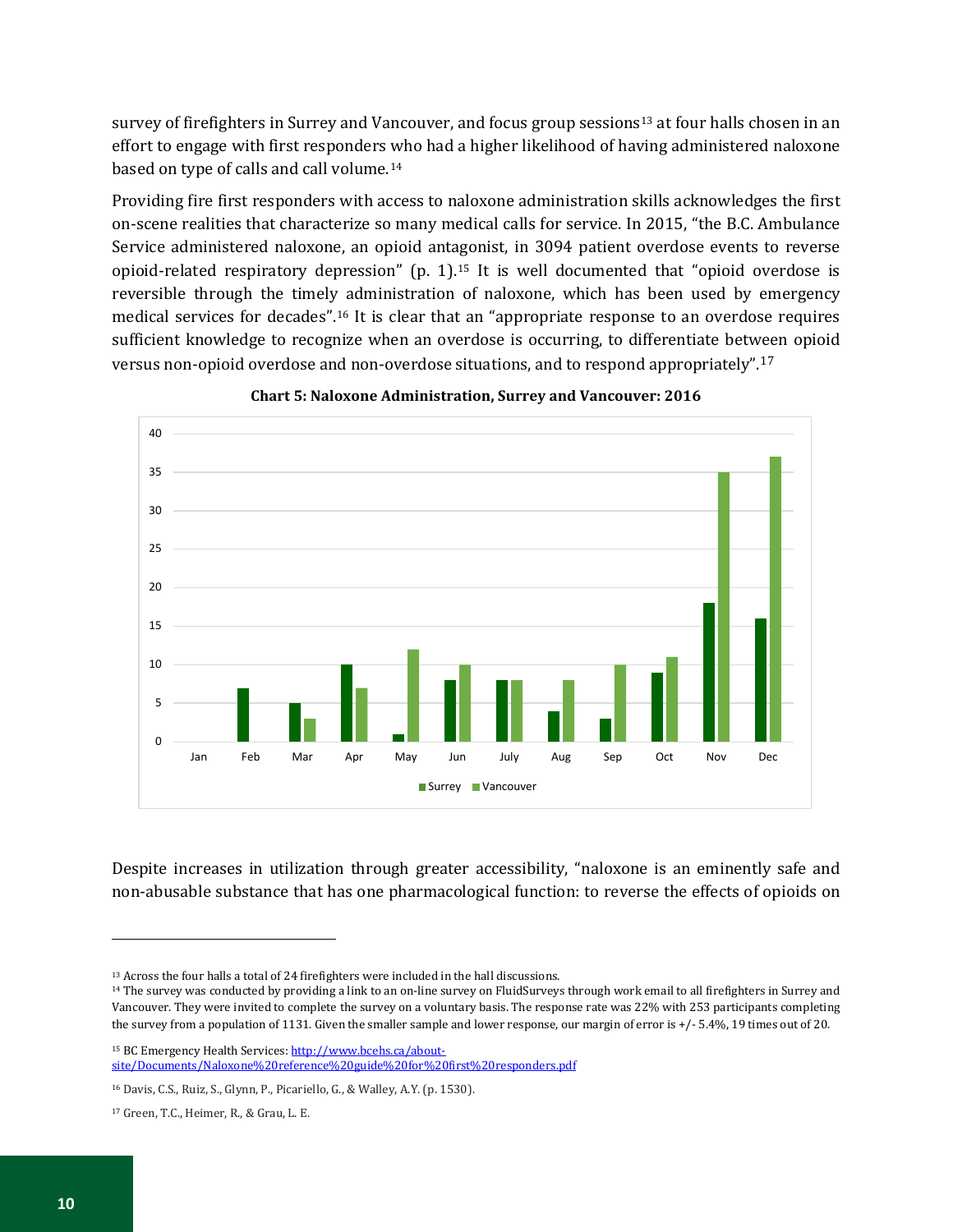the brain and respiratory system in order to prevent the ultimate adverse, death".[18](#page-12-0) Given the obvious need for this skill enhancement, fire first responders received initial training and refresher training at the six month mark. Due to the nature of overdose calls, it was critical that the training was useful and provided firefighters with a level of confidence necessary in what can be logistically complex calls-for-service.

## **NALOXONE TRAINING AND FIRE FIRST RESPONDER EFFICIENCY**

The following points must be emphasized in relation to naloxone training and fire first responder experiences:

- Training was new to fire first responders;
- Training was easily accepted and adopted by fire first responders;
- Training and skills were appropriate for fire first responders; and
- Other skill enhancement opportunities should be explored for fire first responders in prehospital care.

In looking at the respondents' perceptions regarding the impact of the initial training, 85.4% of the participants found the training "very useful" in relation to the overdose events. Sixty-seven percent of respondents indicated that they were "very confident" with respect to administering naloxone post-training. An additional 32.7% of participants indicated that they were "somewhat" or "moderately" confident. It would be useful to assess how that high ("very confident") level of confidence could be enhanced for an even greater proportion of fire first responders. Interestingly, 64.6% of respondents reported that their confidence level in administering naloxone stayed the same after the refresher training. Given the original confidence levels reported, the fact that 100% of the respondents indicated that their confidence increased or stayed the same can be viewed as a positive result. A common theme in the hall discussions was a general comfort with the protocol and an endorsement of the usefulness of the training with a concomitant agreement that "more training is never a bad thing".

## **EXPERIENCES ATTENDING A NALOXONE PROTOCOL CALL-OUT**

At the time of the survey, three quarters of the respondents had attended an incident where the naloxone protocol had been used. On a scale of 1 to 10, 49.6% of those respondents reported very low stress levels (scored 1 to 3); however, 10% of respondents reported high stress (scored 8 to 10). Importantly, 34% of respondents indicated that these incidents generate levels of stress that they would classify as a 5 or above on a 10 point scale which is not insignificant. Not surprisingly given these numbers, hall discussions emphasized high levels of stress, not specifically in relation to administering naloxone but more generally in relation to other factors. In particular, hall

<span id="page-12-0"></span><sup>18</sup> Kim, D., Irwin, K. S., & Khoshnood, K. (p. 406).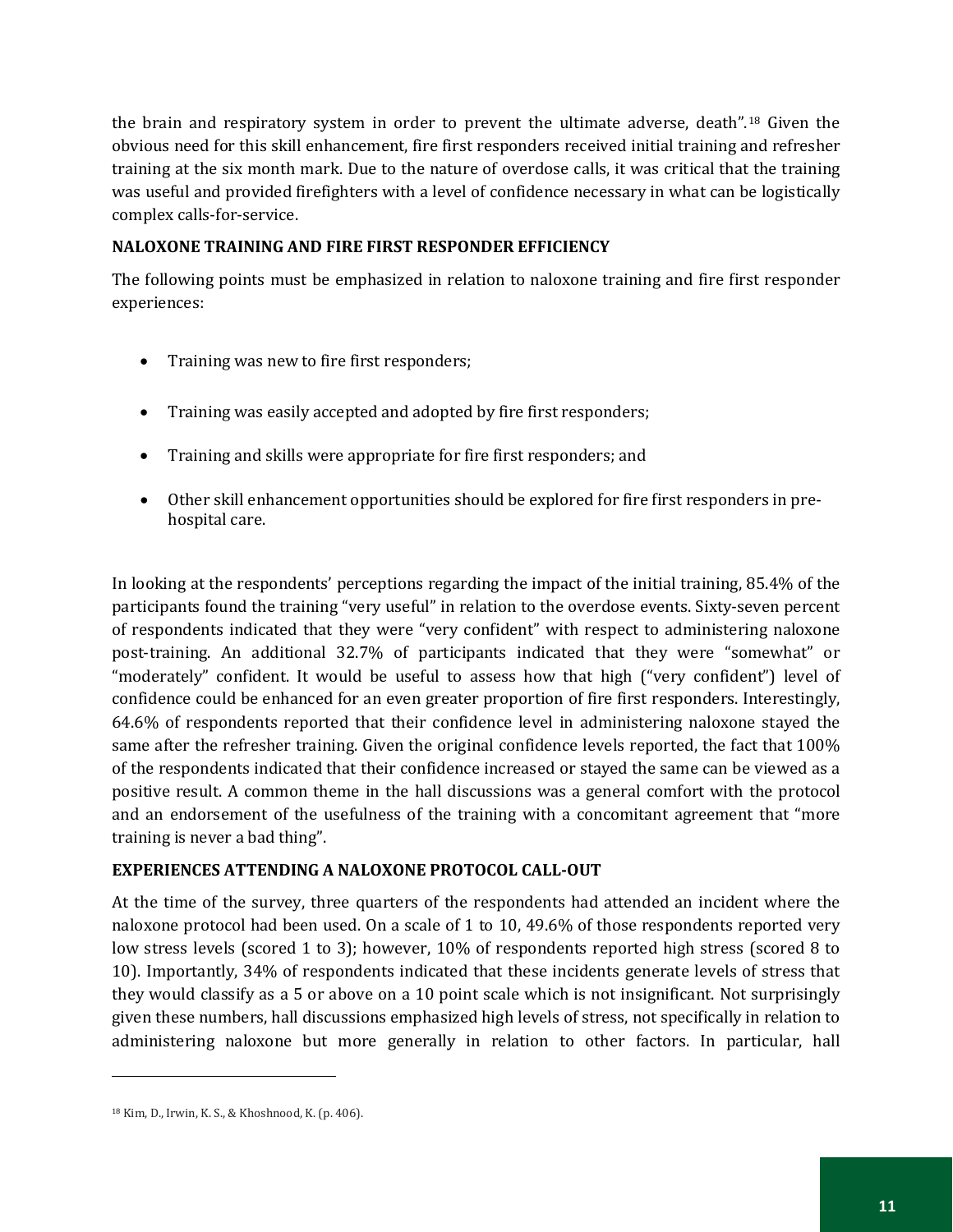participants raised the nature of these calls, the increasing number of calls, the complexities associated with drug use and overdose calls, on-scene wait times, and the frustration at not feeling like their efforts make a difference. One of the most critical issues discussed at all four halls was a sense of despair about the "band-aid" approach of the harm reduction strategy that is naloxone in the face of "overwhelming system failures to deal with the root causes of drug abuse." Hall participants voiced frustration at the plight of the patients they respond to on a daily basis asking questions such as "there's got to be a better plan, isn't there?" and "why can't we make them get treatment?" and "is it possible that we're actually making the problem worse by enabling such destructive behavior?"

There was also a discussion of mental health concerns beyond simply increasing levels of frustration. Participants in hall discussions spoke of colleagues' experiences of depression and anxiety at levels that necessitate more proactive and creative engagement in relation to access to clinical support and intervention and contractual flexibility. Participants described the inadequacy of Post-Traumatic Stress Disorder (PTSD) as a diagnosis given that their trauma "isn't post, we're in it, every day we're in it". This sense of overload was connected to inadequate resources by participants in two primary ways. First, insufficient resources and staffing based on meaningful utilization data that takes into account "recovery" time from difficult calls and sheer call volume. Second, inattention to mental health supports in the form of counselling, mechanisms to secure time off, hall rotation, and scheduling. In terms of job satisfaction, an impressive 90% of respondents reported being "satisfied" with 50.7% reporting feeling "very satisfied." Only four of the 219 respondents reported feeling unsatisfied. One of the most notable observations from the hall discussions was the sense of satisfaction and fulfillment that firefighters appear to feel for their jobs.

# **Looking Forward**

The purpose of this study was to explore the current situation regarding illicit drug overdoses and the implementation of naloxone protocol in Surrey and Vancouver. In the last five years the number of illicit drug overdose deaths in BC has increased by 211% from 294 in 2011 to 914 in 2016. In the five years prior (2006-2011) the increase had been 28%. This study examined firefighters' experiences with the naloxone protocol training, the administration of naloxone in response to overdose events, and general perceptions about their role in responding to the overdose crisis. In summary:

- Fire first responders adapted well to learning and applying the new skill of administering life-saving drugs via intramuscular injection;
- Fire first responders are willing and interested in providing additional paramedical skills to assist with saving the lives of patients;
- The model of training was well-received and effective;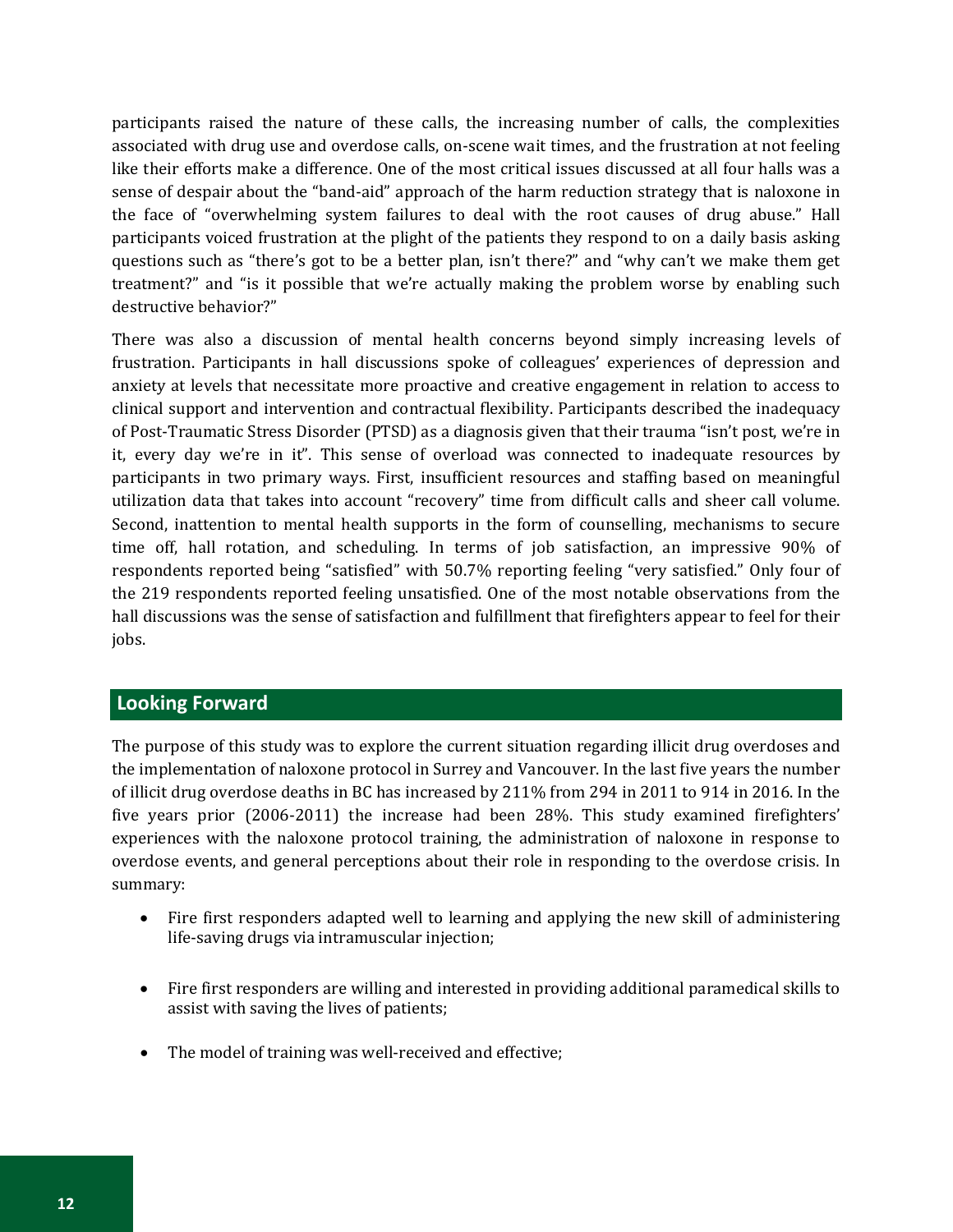- There are ample opportunities to utilize fire first responders as medical responders during the opioid overdose crisis; and
- Fire first responders are an effective resource to administer life-saving protocols due to their ability to arrive before paramedics.

Based on this study and the feedback from participants, key considerations moving forward would include:

- An effective systemic response should be multi-sectoral and collaborative;
- The current training program is effective in preparing firefighters to utilize the naloxone protocol. There does seem to be some room to increase the confidence levels of those who have received the initial training perhaps by enhancing the practical application opportunities immediately following training;
- Firefighters embrace their medical roles and opportunities for increased health-related training and enhanced scope of practice initiatives. Fire first responders' attitudes toward medical/health care training and overdose calls specifically indicate an expressed need and interest in more health care training;
- Systemic responses, whether legislative, regulatory, and/or health-related need to be undertaken in a transparent and collaborative manner acknowledging the intended and unintended consequences of interventions in relation to the complexities inherent in the opioid overdose issue. Some "anecdotal reports suggest that many overdoses appear to be in illicit circumstances, in individuals who thought they were using heroin, oxycodone, cocaine or another substance, but mistakenly took fentanyl"  $(p, 8)$ .<sup>19</sup> There is evidence to suggest that increasing restrictions on certain regulated drugs (e.g. oxy) may have contributed to individuals seeking other drug options which in some cases "may have [had] the unintended effect of increasing overdoses" (p. 4);[20](#page-14-1) and,
- Firefighters report professional and cooperative working relationships with ambulance personnel in responding to overdose incidents.

There is no debate regarding the scope and impact of the problem; however, there is discussion on how to best respond in a manner that acknowledges the systemic, root causes of these issues and addresses them using an inter-agency, collaborative, and evidence-based approach that includes all tiers of government. It is hoped that the information in this study will contribute to this discussion

<span id="page-14-0"></span><sup>19</sup> Canadian Centre on Substance Abuse. Deaths Involving Fentanyl in Canada, 2009-2014. [http://www.ccsa.ca/Resource%20Library/CCSA-](http://www.ccsa.ca/Resource%20Library/CCSA-CCENDU-Fentanyl-Deaths-Canada-Bulletin-2015-en.pdf)[CCENDU-Fentanyl-Deaths-Canada-Bulletin-2015-en.pdf](http://www.ccsa.ca/Resource%20Library/CCSA-CCENDU-Fentanyl-Deaths-Canada-Bulletin-2015-en.pdf)

<span id="page-14-1"></span><sup>&</sup>lt;sup>20</sup> Canadian Drug Policy Coalition. (2013). Opioid Overdose Prevention and Response in Canada[. http://drugpolicy.ca/wp](http://drugpolicy.ca/wp-content/uploads/2013/01/CDPC_OverdosePreventionPolicy_Final_July2014.pdf)[content/uploads/2013/01/CDPC\\_OverdosePreventionPolicy\\_Final\\_July2014.pdf](http://drugpolicy.ca/wp-content/uploads/2013/01/CDPC_OverdosePreventionPolicy_Final_July2014.pdf)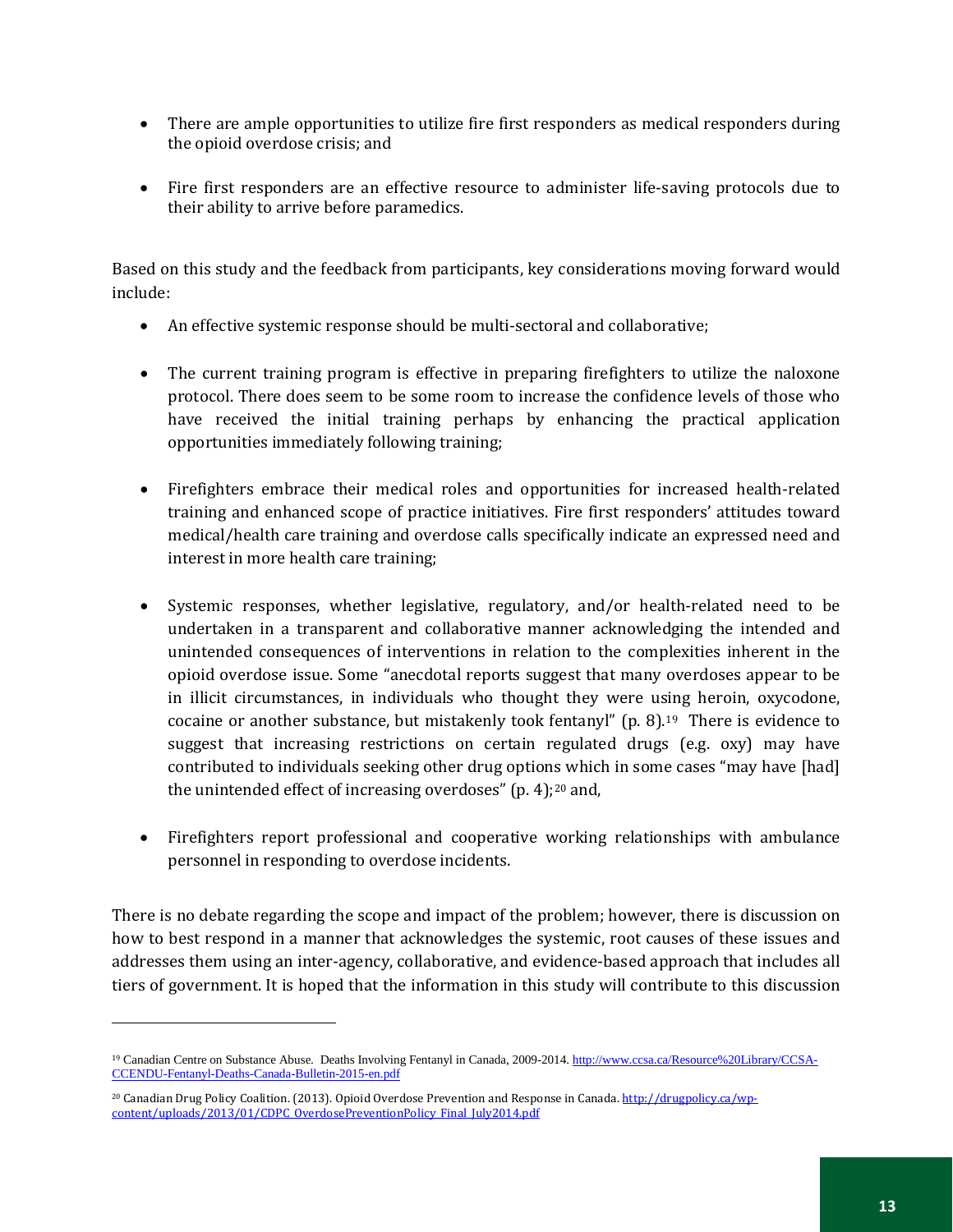and will ultimately benefit opioid overdose patients and the community overall as more effective approaches are developed.

# **References**

- BC Coroners Service. (2017). Illicit Drug Overdose Deaths in B.C., January 1, 2007-December 31, 2016. [http://www2.gov.bc.ca/assets/gov/public-safety-and-emergency-services/death](http://www2.gov.bc.ca/assets/gov/public-safety-and-emergency-services/death-investigation/statistical/illicit-drug.pdf)[investigation/statistical/illicit-drug.pdf](http://www2.gov.bc.ca/assets/gov/public-safety-and-emergency-services/death-investigation/statistical/illicit-drug.pdf)
- BC Emergency Health Services. Administration of INTRAMUSCULAR Naloxone for Suspected or Confirmed Opioid Overdose. [http://www.bcehs.ca/about](http://www.bcehs.ca/about-site/Documents/Naloxone%20reference%20guide%20for%20first%20responders.pdf)[site/Documents/Naloxone%20reference%20guide%20for%20first%20responders.pdf](http://www.bcehs.ca/about-site/Documents/Naloxone%20reference%20guide%20for%20first%20responders.pdf)
- Canadian Centre on Substance Abuse. Deaths Involving Fentanyl in Canada, 2009-2014. [http://www.ccsa.ca/Resource%20Library/CCSA-CCENDU-Fentanyl-Deaths-Canada-Bulletin-2015](http://www.ccsa.ca/Resource%20Library/CCSA-CCENDU-Fentanyl-Deaths-Canada-Bulletin-2015-en.pdf) [en.pdf](http://www.ccsa.ca/Resource%20Library/CCSA-CCENDU-Fentanyl-Deaths-Canada-Bulletin-2015-en.pdf)
- Canadian Drug Policy Coalition. (2013). Opioid Overdose Prevention and Response in Canada. [http://drugpolicy.ca/wp](http://drugpolicy.ca/wp-content/uploads/2013/01/CDPC_OverdosePreventionPolicy_Final_July2014.pdf)[content/uploads/2013/01/CDPC\\_OverdosePreventionPolicy\\_Final\\_July2014.pdf](http://drugpolicy.ca/wp-content/uploads/2013/01/CDPC_OverdosePreventionPolicy_Final_July2014.pdf)
- Carter, C. I., & Graham, B. (2013). Opioid Prevention & Response in Canada. *Canadian Drug Policy Coalition,* 1- 16.
- Davis, C. S., Ruiz, S., Glynn, P., Picariello, G., & Walley, A. Y. (2014). Expanded Access to Naloxone Among Firefighters, Police Officers, and Emergency Medical Technicians in Massachusetts. *American Journal of Public Health*, *104*(8), e7-e9. doi:10.2105/AJPH.2014.302062
- Davis, C. S., Carr, D., Southwell, J. K., & Beletsky, L. (2015). Engaging Law Enforcement in Overdose Reversal Initiatives: Authorization and Liability for Naloxone Administration. *American Journal of Public Health*, *105*(8), 1530-1537. doi:10.2105/AJPH.2015.302638
- Green, T. C., Heimer, R., & Grau, L. E. (2008). Distinguishing signs of opioid overdose and indication for naloxone: an evaluation of six overdose training and naloxone distribution programs in the United States. *Addiction*, *103*(6), 979-989. doi:10.1111/j.1360-0443.2008.02182.x
- Kim, D., Irwin, K. S., & Khoshnood, K. (2009). Expanded Access to Naloxone: Options for Critical Response to the Epidemic of Opioid Overdose Mortality. *American Journal of Public Health*, *99*(3), 402-407. doi:10.2105/AJPH.2008.136937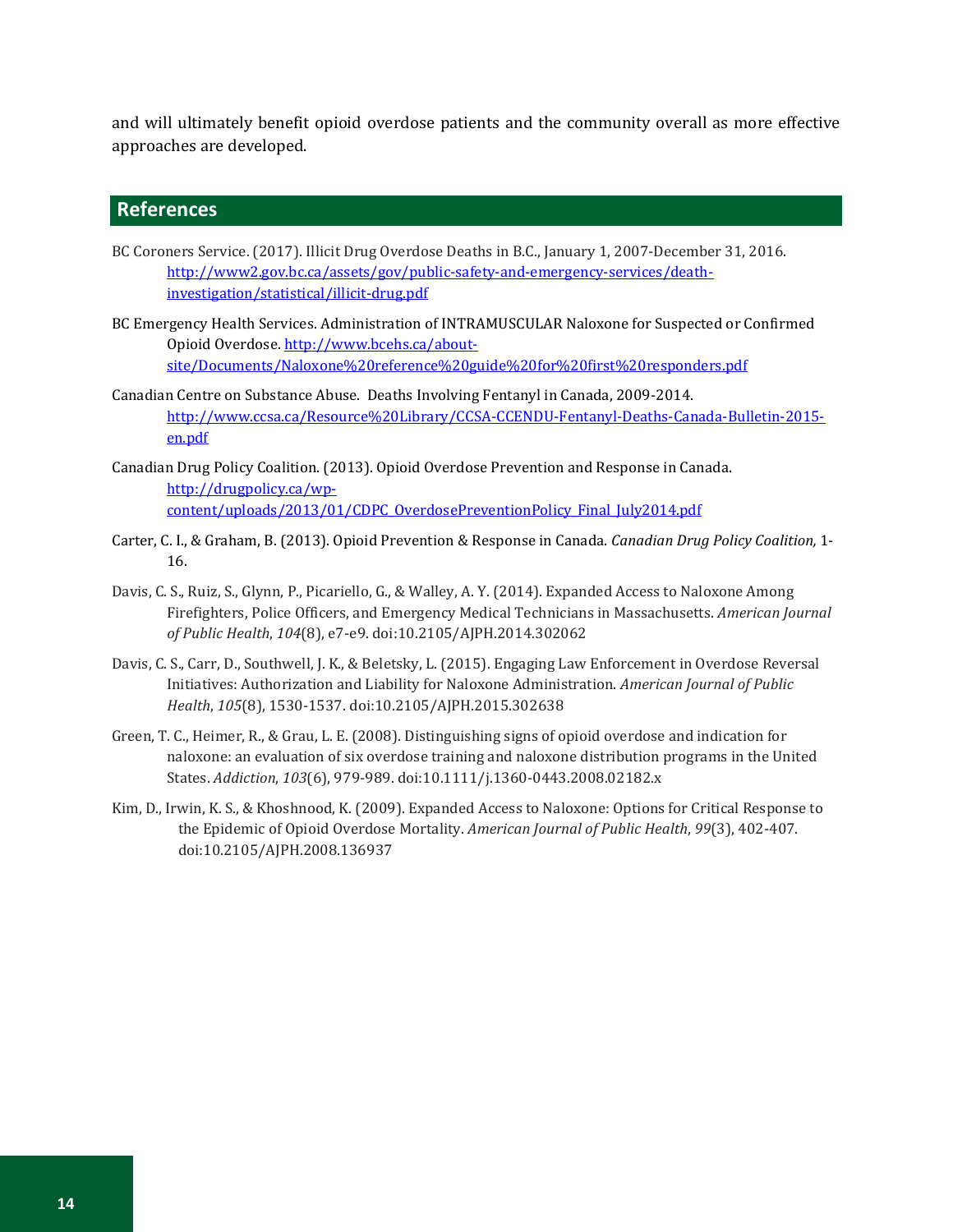# **Author's Biographical Information**

Dr. Martha Dow is a researcher and consultant working in the areas of public safety, education, and organizational change and is an Associate Professor in the Department of Social, Cultural and Media Studies at the University of the Fraser Valley. Contact her at [martha.dow@ufv.ca](mailto:martha.dow@ufv.ca)

Dr. Katherine Watson is a researcher working in the areas of education and health and is an Associate Professor in the Department of Social, Cultural and Media Studies at the University of the Fraser Valley. Contact her at [katherine.watson@ufv.ca](mailto:katherine.watson@ufv.ca)

Dr. William Dick is Vice President of Medical Programs for British Columbia Emergency Health Services and Clinical Associate Professor of Emergency Medicine at the University of British Columbia School of Medicine. He possesses a Doctor of Medicine from the University of British Columbia, and a Master of Science Degree from the University of Western Ontario. He holds a FRCPC/FACEP in Emergency Medicine and a Diploma in Epidemiology from UBC. He has a Diploma in Leadership from Simon Fraser University.

John McKearney is the Fire Chief for the City of Vancouver, British Columbia. He has 37 years of experience in the Fire Service. He possesses a Master's Degree in Leadership from Royal Roads College, has a Chief Fire Officer (CFO) designation, and completed a Senior Fellowship Fire Executive Program at Harvard University. He is currently a Board Member with both the Canadian Association of Fire Chiefs (CAFC) and the Fire Chiefs' Association of British Columbia (FCABC). Contact him a[t john.mckearney@vancouver.ca](mailto:john.mckearney@vancouver.ca)

Len Garis is the Fire Chief for the City of Surrey, British Columbia, an Adjunct Professor in the School of Criminology and Criminal Justice & Associate to the Centre for Social Research at the University of the Fraser Valley (UFV), a member of the Affiliated Research Faculty at John Jay College of Criminal Justice in New York, and a faculty member of the Institute of Canadian Urban Research Studies at Simon Fraser University. Contact him at [LWGaris@surrey.ca](mailto:LWGaris@surrey.ca)

Larry Thomas is a Deputy Fire Chief for the City of Surrey, BC, and is a Chartered Manager, C. Mgr with 28 years' experience. He is currently responsible for Operations, Human Resources and Labour Relations. He has a background in Science from Simon Fraser University and Economics from Douglas College. Contact him at **LSThomas@surrey.ca** 

Alex Tyakoff is the Strategic Planning Analyst for the City of Surrey Fire Service, BC. He has 26 years' of experience in public safety research and analysis, and a former city planner. He possesses a Master of Science degree in Urban and Regional Planning from the University of British Columbia. He is a sessional lecturer in graduate studies, School of Criminology and Criminal Justice at UFV. Contact him at **ATyakoff@surrey.ca**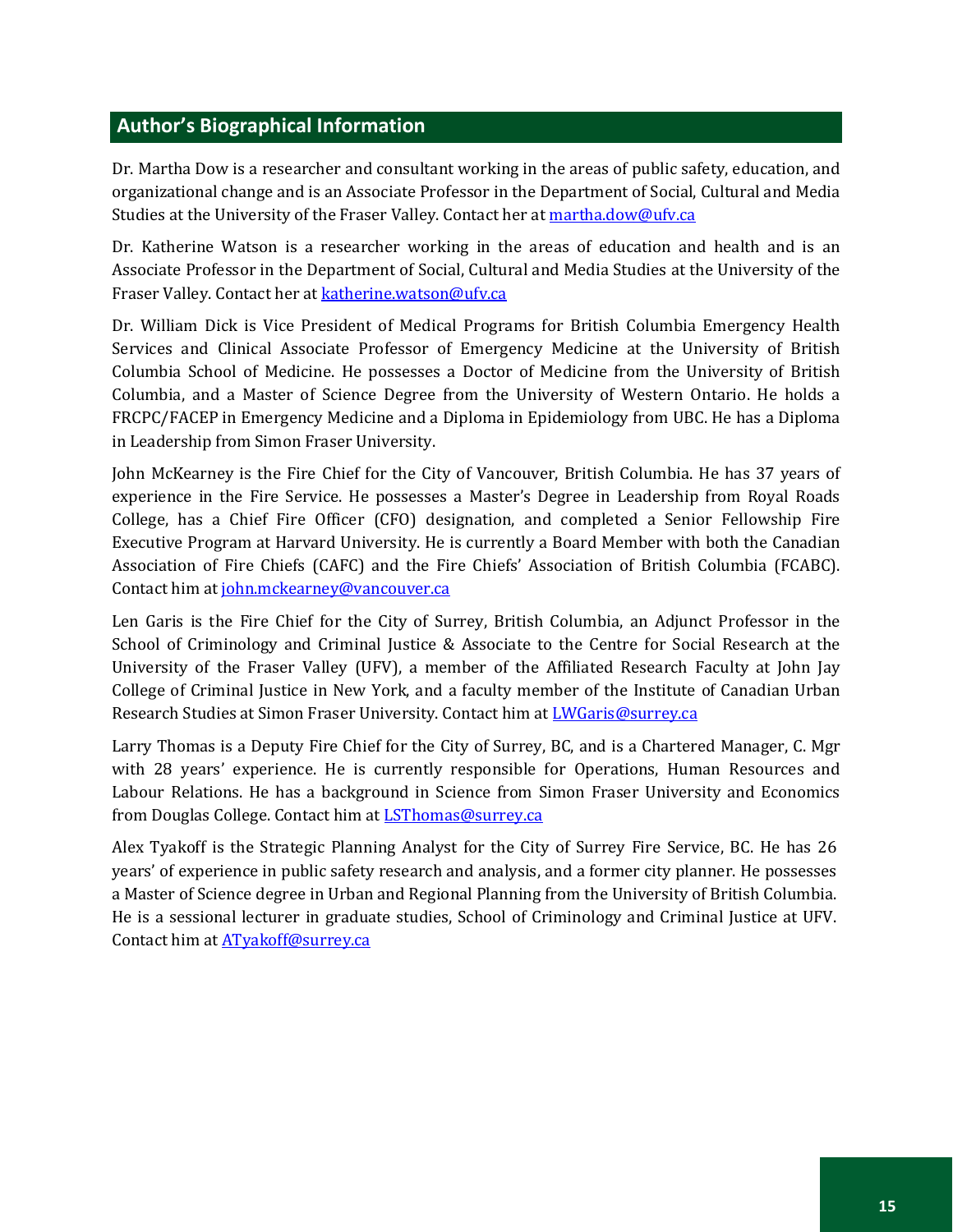# **Appendix**

## **Surrey and Vancouver Fire Services Survey on the provision of Naloxone injections by firefighters**

1. Have you received the "Train the Trainer Model" of Naloxone injections to opioid overdose patients? Yes/No (If no, then end of survey Thank you).

The following questions are about the Train the Trainer Model:

- 2. How would you rate the training model you received for the provision of Naloxone injections to opioid overdose patients? Poor; fair; good; very good
- 3. How useful is this training for your job? Not useful at all; somewhat useful; moderately useful; very useful
- 4. How comfortable were you with this training model? Not comfortable at all; somewhat comfortable; moderately comfortable; very comfortable.
- 5. After this training, how confident did you feel in administering the Naloxone protocol for opioid overdoses? Not confident at all ; somewhat confident; moderately confident; very confident
- 6. Have you received the Six Month Refresher Self-directed Training? Yes/No If no, direct to next question.

If yes carry on with the following:

The following questions are about the Six Month Refresher Self-directed Training:

- 7. How would you rate the self-directed refresher training model you received for the provision of Naloxone injections to opioid overdose patients? Poor; fair; good; very good How useful is this training for your job? Not useful at all; somewhat useful; moderately useful; very useful
- 8. How comfortable were you with this self-directed refresher training model? Not comfortable at all; somewhat comfortable; moderately comfortable; very comfortable.
- 9. Do you feel that the self-directed refresher training was necessary? Yes/No/DK
- 10. Would you say that your level of confidence in administering the Naloxone protocol for opioid overdoses after this self-directed refresher training \_\_\_\_\_\_\_ went up; went down; stayed the same.

Comparing training models:

- 11. Which training model did you prefer? Train the trainer; self-directed refresher; DK; no preference
- 12. If you have a preference for one training model over the other, please explain why?
- 13. In your view, is more training for firefighters in opioid overdose protocols necessary? Yes/No/DK

Naloxone Delivery:

14. Since receiving your training for the Naloxone protocol, how often would you estimate that you have administered the protocol?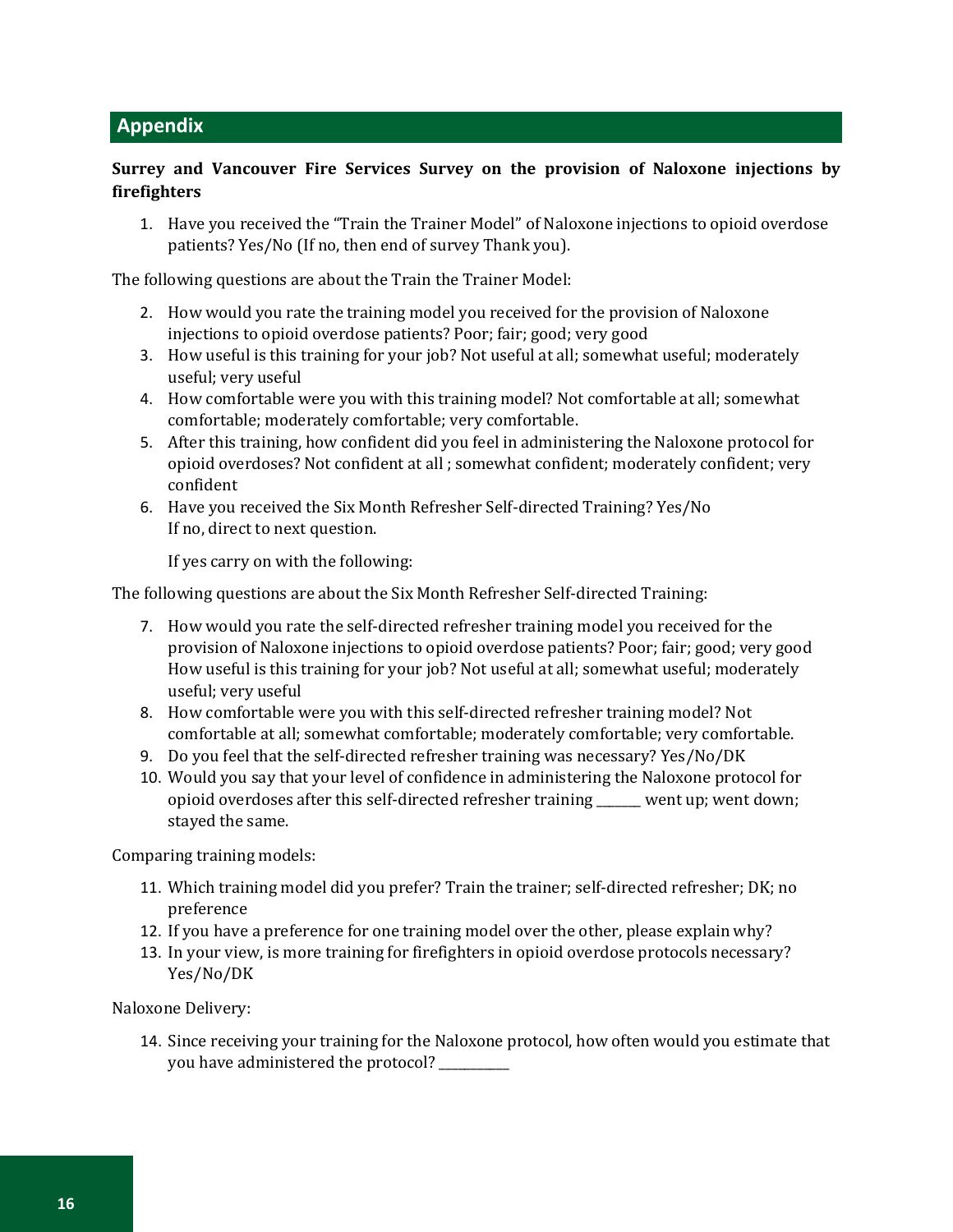- 15. On a scale from 1-10 with 1 being very low and 10 being very high, how would you generally rate your level of stress from calls where the Naloxone protocol for overdoses is used? \_\_\_\_\_ or NA
- 16. In the past 8 days (during your last shift/current shift) have you administered the Naloxone protocol? Yes/No

If yes,

- 17. In the last 8 days, what was your primary role in the protocol? (Only one)
	- I always administer the injection
	- I always record
	- I mostly administer but will record
	- I mostly record but will administer
	- Other please specify
- 18. In the past 8 days, how would you rate the cooperation of all first responders on site when the Naloxone injection is used? Poor; fair; good; very good
- 19. In the past 8 days do you think Fire has been released in a timely manner from the site where Naloxone has been administered? Yes/No/DK

How much would you agree/disagree with the following statements?

- 20. Firefighters need more health care training
- 21. Firefighters should **not** be administering Naloxone to opioid overdose patients because we cannot "do it all". (reverse)
- 22. I would like to have more training in health care related skills
- 23. I prefer not to have to deal with opioid overdose patients on the job (reverse)
- 24. I am concerned that my job is changing too rapidly (reverse)

Your job:

- 25. In the past year, would you say your job workload has: increased a great deal, increased a bit; stayed the same; decreased a bit; decreased a great deal
- 26. All things considered, how satisfied are you with your current job? Very dissatisfied; dissatisfied; neutral, satisfied, very satisfied.

#### About you:

- 27. What is your gender? Male; Female; Other
- 28. What is your education level?
- 29. What is your age (in years)?
- 30. In what year did you join the fire services?